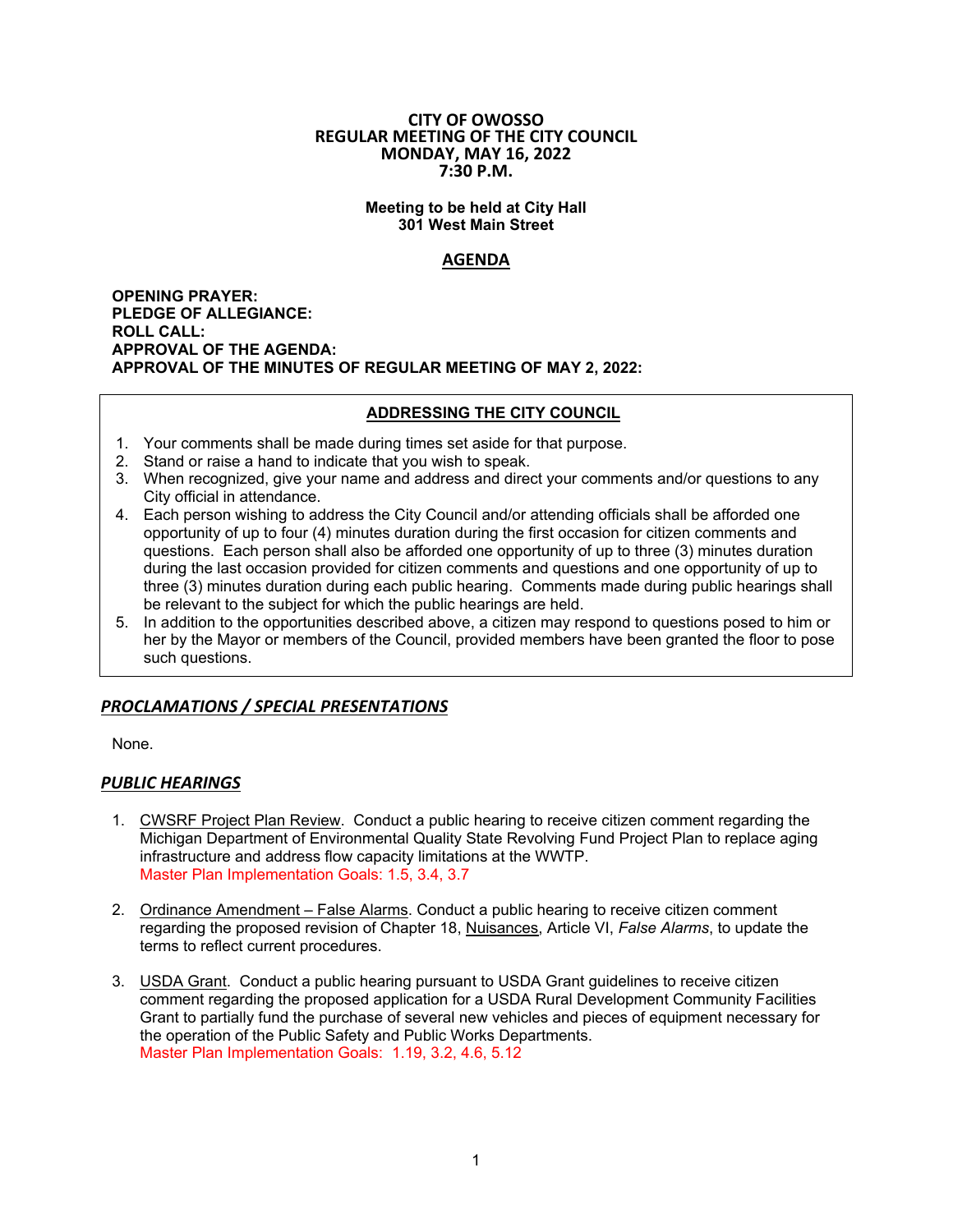# *CITIZEN COMMENTS AND QUESTIONS*

## *CONSENT AGENDA*

1. Set Public Hearing – OPRA District– 123 N. Washington Street. Set a public hearing for Monday, June 6, 2022 to receive citizen comment regarding the application from Woodworth Investments, LLC to establish an Obsolete Property Rehabilitation District for the property located at 123 N. Washington Street.

Master Plan Implementation Goals: 1.9, 1.19, 3.21, 4.3, 4.7, 4.14

- 2. First Reading and Set Public Hearing Ordinance Amendment Peddlers Fee. Conduct first reading and set a public hearing for Monday, June 6, 2022 at 7:30 p.m. to receive citizen comment regarding the proposed addition of Section 22-25, Fees*,* to Chapter 22, Peddlers, Solicitors and Transient Merchants, Article II, *Peddlers, Solicitors and Transient Merchants*, of the Code of Ordinances to charge a fee set by resolution.
- 3. Proposed Special Assessment Project Stewart Street. Authorize Resolution No. 1 for proposed Special Assessment District No. 2024-01 for Stewart Street from Shiawassee Street (M-52) to Washington Street for street rehabilitation. Master Plan Implementation Goals: 3.22
- 4. Change Order Public Safety Vehicle Equipment Changeover. Authorize Change Order No. 1 to the Public Safety Vehicle Equipment Changeover contract with Mid Michigan Emergency Equipment Sales and Service L.L.C., originally approved August 16, 2021, increasing the contract amount by \$313.50 for the purchase and installation of worn and broken equipment items, and further authorize payment to the contractor up to the contract amount, including Change Order No. 1. Master Plan Implementation Goals: 3.2
- 5. Contract Renewal General Engineering Services. Approve the required annual renewal of the General Engineering Services contracts with Eng., Inc., Fleis & Vandenbrink, Inc., Orchard, Hiltz & McCliment, Inc., and Spicer Group, Inc. to provide engineering services through June 30, 2023. Master Plan Implementation Goals: 3.8
- 6. Professional Services Agreement Office 365 Migration Project. Waive competitive bidding requirements, approve a professional services agreement with Logicalis, Inc. for software and technical services required to migrate the City's network computers to Office 365 in the amount of \$21,780.00, and further approve payment to the contractor upon satisfactory completion of the project or portion thereof.
- 7. Check Register April 2022. Affirm check disbursements totaling \$1,773,072.60 for April 2022.

| <b>Vendor</b>                 | <b>Description</b>                                                                                              | <b>Fund</b> | <b>Amount</b> |
|-------------------------------|-----------------------------------------------------------------------------------------------------------------|-------------|---------------|
| Caledonia Charter<br>Township | 2006 Water District Agreement<br>01/01/2022-03/31/2022                                                          | Water       | \$35,622.66   |
| Owosso Charter<br>Township    | 2011 Water Agreement Payment<br>01/01/2022-03/31/2022                                                           | Water       | \$17,264.23   |
| <b>Pitsch Companies</b>       | Demolition - 216 South Elm Street<br>Section 18-29 Emergency Abatement;<br>Section 2-346 (5) Emergency Purchase | General     | \$239,550.00  |

8. Warrant No. 615. Authorize Warrant No. 615 as follows: